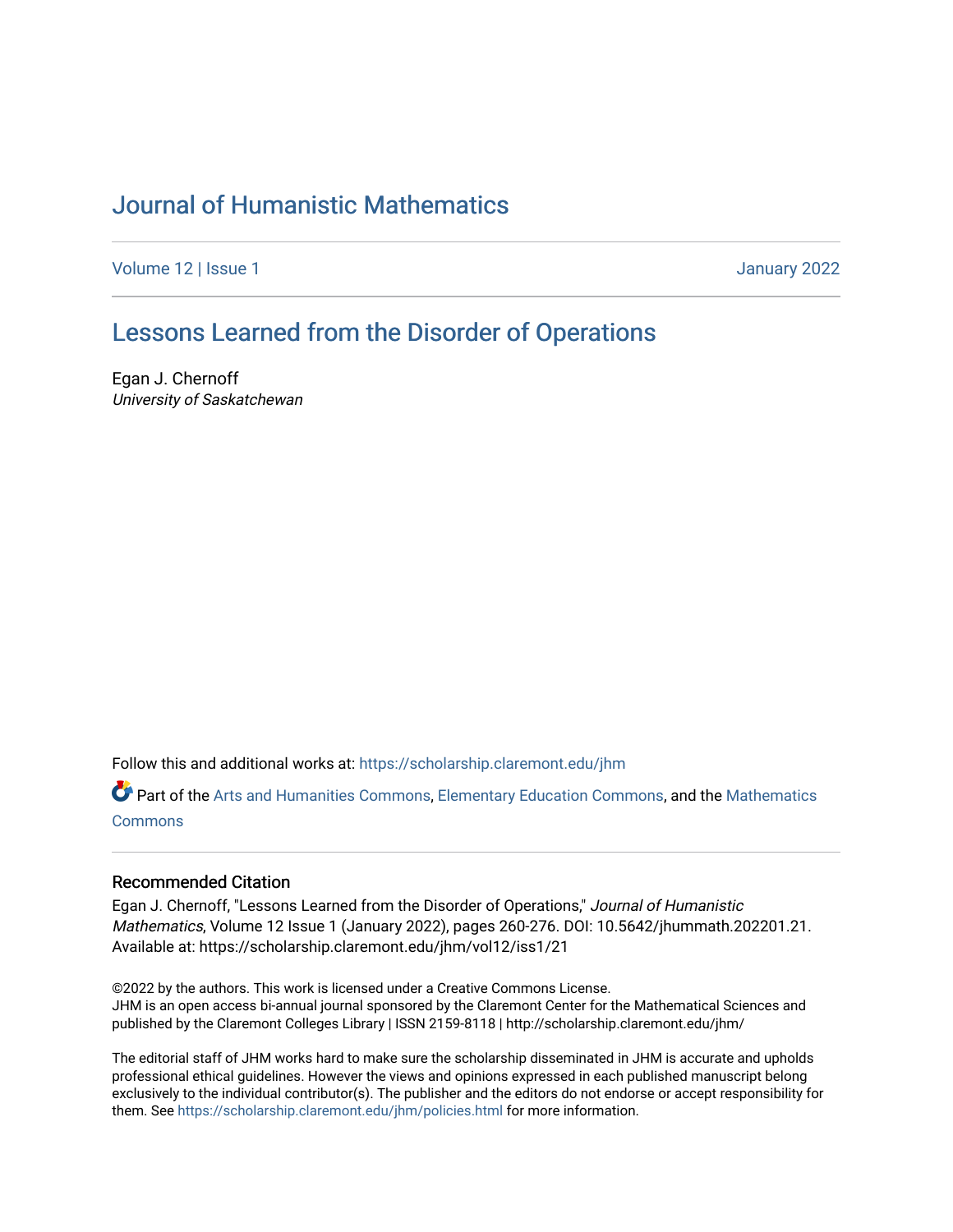## Lessons Learned from the Disorder of Operations

Egan J. Chernoff

Department of Curriculum Studies, University of Saskatchewan, CANADA egan.chernoff@usask.ca

## Synopsis

The purpose of this article, in general, is to explore certain possible outcomes associated with an underaged gambler attempting to collect his rightful winnings. More specifically, this article is a thought experiment investigating the union of (1) skill testing questions, (2) the equation that recently broke/divided the internet, and (3) how different outcomes render different elements of the thought experiment moot. For example, when the final arbiter has total dominion over a particular outcome, the mathematics of a skill testing question is rendered moot. The article concludes with a discussion revealing how disorder of operations could be considered the teaching and learning of mathematics version of other famous controversial issues (e.g., gun control, animal rights, welfare, etc.) found in society.

Keywords: Equation that broke/divided the Internet; Gambling; Order of Operations; Pull Tabs; Skill Testing Questions; Truthiness.

I was in Veregin, Saskatchewan, Canada the very first time that I won money gambling. To this day, the details are clear. Me and my family, who lived in Kamloops, British Columbia, were on our annual summer vacation to visit my grandparents on my Dad's side. While there, the family attended the annual Shishliki BBQ that is held in Veregin proper. As she did every time we visited, our Baba would give me and my brother some spending money. She would joke, given how very young we were, to make sure to spend the money on either ice cream, booze or cigarettes. Typically, we would save our money to help purchase a fastball glove at the 50% off end-of-season sale at the Sas-Kam Sportsman. This particular year, though, not all my money made it into the till at Sas-Kam Sportsman. Hold on, I'm not done with the details.

[Journal of Humanistic Mathematics](http://scholarship.claremont.edu/jhm/) Volume 12 Number 1 (January 2022)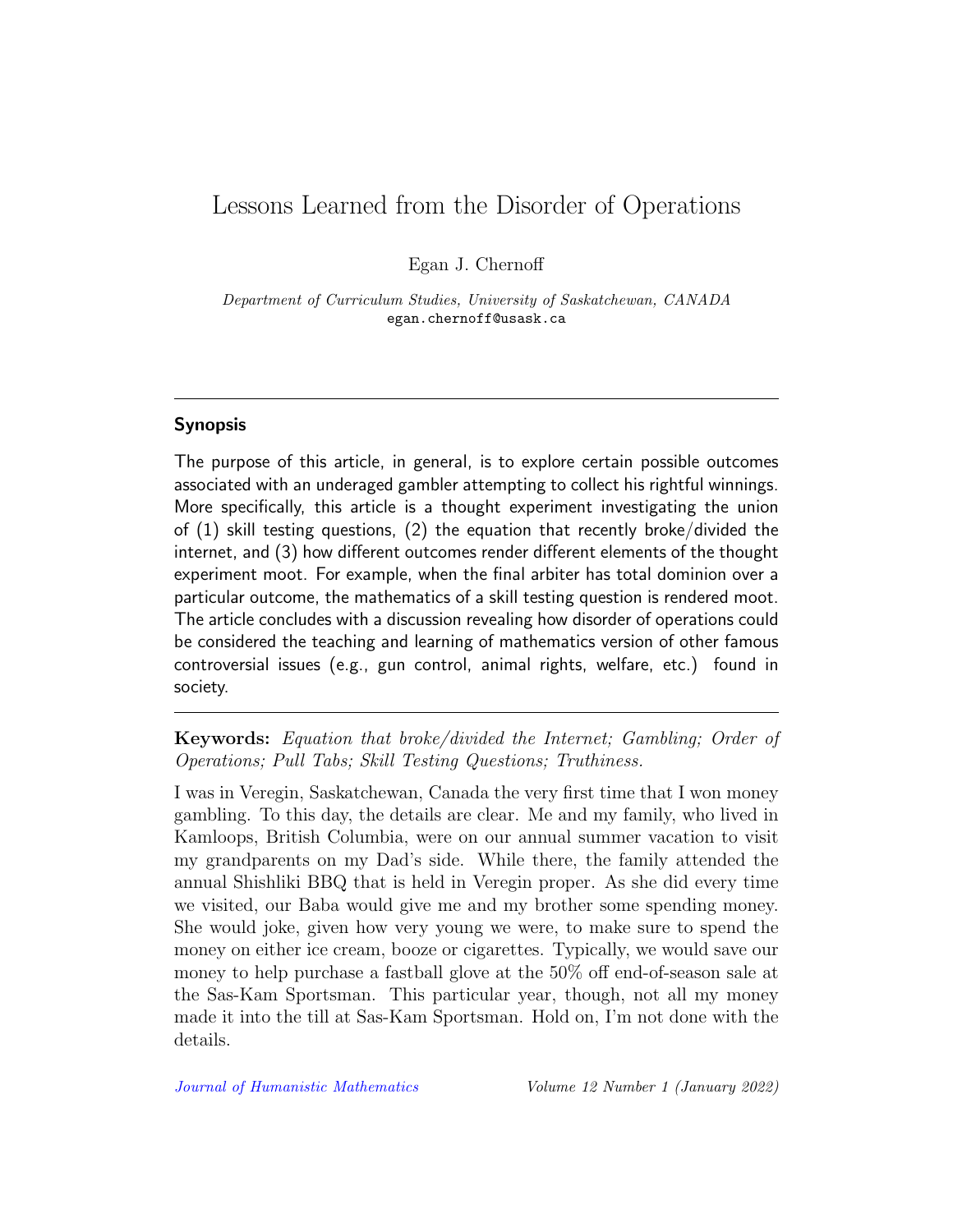Trying to remember rite of passage details is always tricky. Intense feelings and emotions often screw up the exact details. And every time you remember something, which creates another memory of that memory doesn't really help either. In other words, some of the details of what happened next are kinda fuzzy. I'm not entirely sure how my brother, my cousins and I, all of different ages, were involved, but, somehow, each and every one of us had a mittful of pull tabs (a gambling ticket where you peel back or break open a window to reveal three characters, e.g.,  $\spadesuit \clubsuit \clubsuit$ , looking for specific winning arrangements) at the BBQ. I really don't think that I was the one who purchased all the pull tabs because I was way under the legal gambling age at the time. Way under. With that said, I do remember making my way up to the counter at least once while to cash my winning ticket. Man, was I nervous.

I suspect all these details are severely cemented for me because I was extremely nervous taking my winning pull tab to the large, adult person behind the makeshift counter, a rickety folding table. As I was told by my cousins, I just hand them the winning ticket and they hand me back two Queen Sheets and a Ten-Spot. Wow! I was nervous, of course, because I was too young to buy the ticket, which meant that I was really too young to play the ticket, which meant that I was, yup, too young to cash the ticket. Being too young wasn't the only reason for my frayed nerves. Rather, I was at my wit's end at this point because I wasn't sure whether or not I had answered the skill testing question correctly or not!

#### Canada and Skill Testing Questions

The phrase, "for advancing, lending, giving, selling or in any way disposing of any property by lots, cards, tickets or any mode of chance whatever" appears a number of times in the Canada Criminal Code.[1](#page-2-0) Keeping in mind that I'm definitely not a legal scholar, I can still tell that this phrase establishes, essentially, no gambling, lotteries, etc. in Canada. Two years in the slammer should you not comply. At the same time, games involving skill are permitted. The issue arose, though, as to what constituted a game of skill

<span id="page-2-0"></span><sup>&</sup>lt;sup>1</sup> See Criminal Code, RSC 1985, c C-46, available at [https://www.canlii.org/](https://www.canlii.org/en/ca/laws/stat/rsc-1985-c-c-46/latest/rsc-1985-c-c-46.html) [en/ca/laws/stat/rsc-1985-c-c-46/latest/rsc-1985-c-c-46.html](https://www.canlii.org/en/ca/laws/stat/rsc-1985-c-c-46/latest/rsc-1985-c-c-46.html), last accessed on January 30, 2022.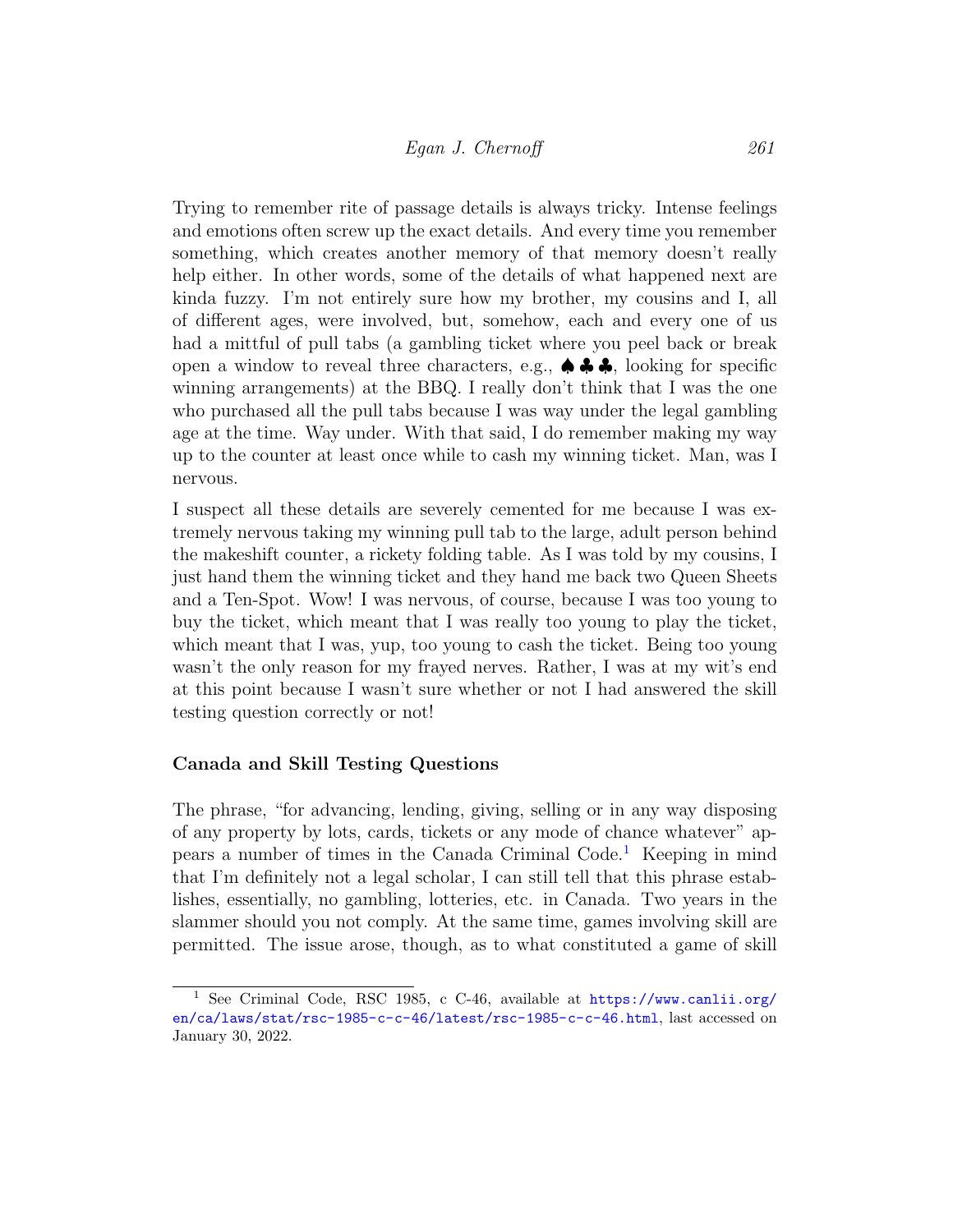and what did not. As a result, Canada implemented a small test of skill, a math question, in order to claim a prize resulting from lotteries or gambling because, then, the award was not, technically, from a game of chance. There was a specific math question that was first introduced; however, the question has morphed in subsequent years. The long and the short of it, Canadians must answer a math question in order to claim a prize from gambling or the lottery.

That's right, back in the day, in order to claim my cash that auspicious afternoon, I had to write down the correct answer to a mathematically based skill testing question in order to receive my \$50. All my young person brain could recognize at the time was two outcomes. On the one hand, I could answer the question correctly and I would receive the money that I had "rightfully" won. On the other hand, I could get the question wrong, which meant that I would not get the money — money I deserved — in order to fund my burgeoning underage gambling empire. Actually, connected to the latter outcome, my young brain tried to process, to no avail, who would actually get the money, if anyone at all, had I gotten the question wrong?! Would they just throw the winning ticket away? Trying not to get distracted with thoughts of getting the math wrong and losing 50 bucks, I proceeded to recall, with all my might, what my teachers had taught me about the order of operations.

#### That Equation that Broke the Internet

With thoughts of Skill Testing Questions, Canada, and the order of operations running in my head, I started wondering: What if, on that fateful day in Veregin, the day I won my first ever \$50 playing pull tabs, I had to answer the following skill testing question to claim my prize money:  $8/2(2+2)$ .

Those of you already a step ahead of me know that  $8/2(2+2)$  is not just any equation. Infamously,  $8/2(2+2)$  is the math equation that either "broke" or "divided" (nice play on words here) the Internet. If you're not familiar with this equation, or if you just don't believe me, take a minute and plug the equation into your favourite internet browser. I'll wait...

Welcome back... I hope you not only noticed the sheer number of articles that were written about this equation, but also the particular publications that ran the story. We're talking The Conversation, EdWeek, Mashable, Mirror,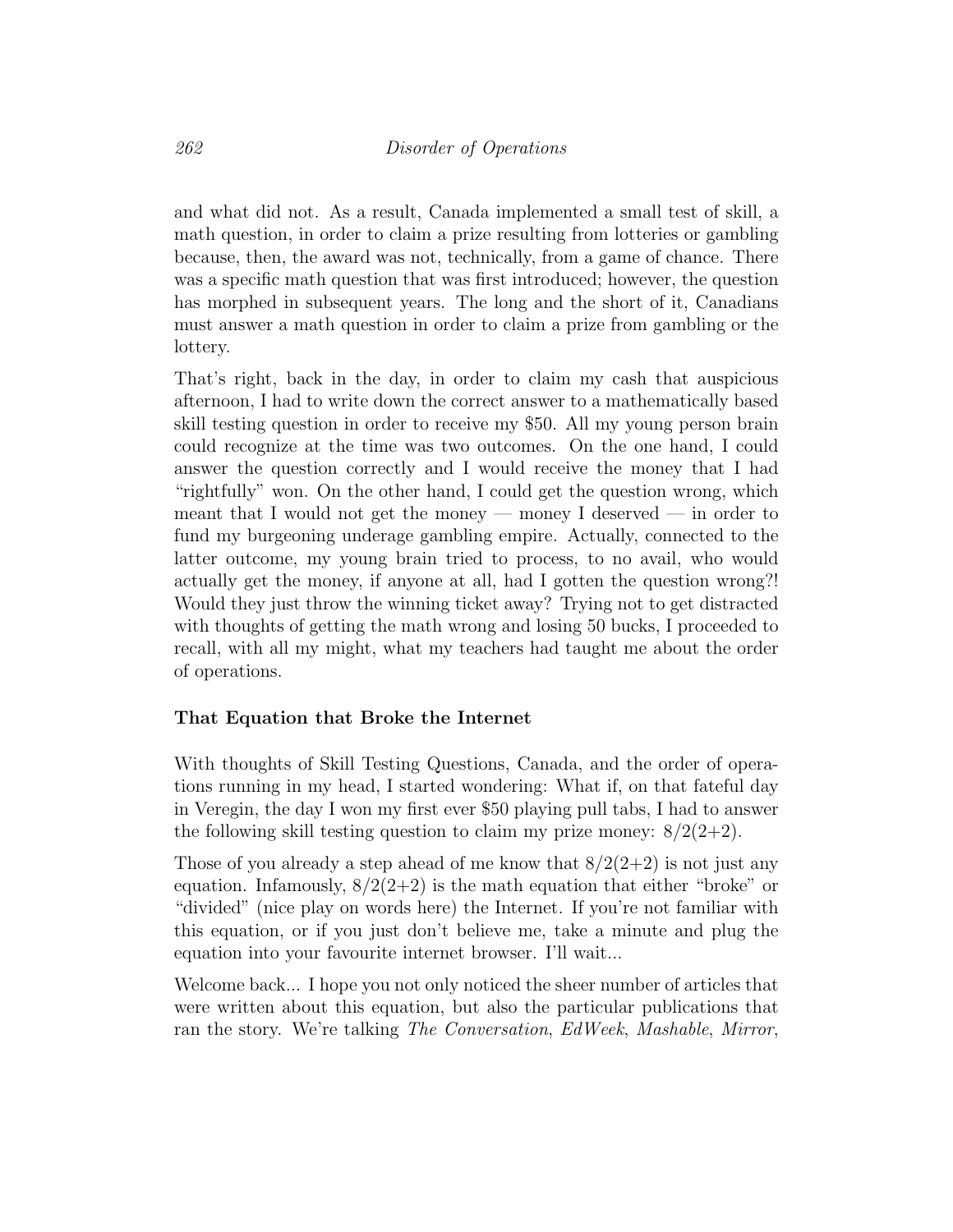## Egan J. Chernoff 263

BuzzFeed, Daily Mail, New Zealand Herald, CBC News, The Huffington Post, Fox News, Today, Popular Mechanics, People Magazine, Slate Magazine, and on and on and on. The equation was even twice written about by famed applied mathematician and popularizer of mathematics, Steven Strogatz, for The New York Times. It's fair to say this particular version of the equation went viral.

If you dug into any of the above articles, or tried things for yourself, you'll notice that there is some debate as to whether the correct answer is 16 or 1. There is no shortage of coverage when it comes to explanations for an answer of 1 versus 16. There is also no shortage of coverage as to why the answer is 16 or 1. In other words, there are a number of articles that dig into the math of the answer and why people are doing the math the way that they are doing the math. Spoiler Alert: the culprit behind the different answers, it appears, boils down to what is considered the conventional order of operations, which most of us were taught in school. In particular, ambiguities associated with division and multiplication, and which comes first, garner the most attention. In what follows, I will not be rehashing or repackaging the explanations found in any of the articles that have come before me; rather, I'd like to present something slightly different.

Just before I veered off into Canada and skill testing questions, and then onto the equation that broke the internet, I was recalling a personal rite of passage moment at the Veregin BBQ. Recall, as an under-aged gambler, in order to collect the \$50 that I had won on a pull tab, I had to take my winning ticket up to an adult, situated behind a counter, where they would establish whether or not I had correctly answered the skill testing question. Second spoiler alert: I correctly answered the skill testing question, received my \$50 and got the hell out there as fast as I could. Looking back on the whole moment, I now realize that many lessons were lost because of how things played out, which got me to thinking, as a thought experiment, what might have been had the equation that broke/divided the internet, that is,  $8/2(2+2)$ , been the skill testing question on my winning pull tab.

#### Possible Outcomes

There are a number of possible outcomes at play here. In order to organize them better, it's important to look at, if you will, all the actors in this particular play. First, there's me, Little Egan. Little Egan can, of course,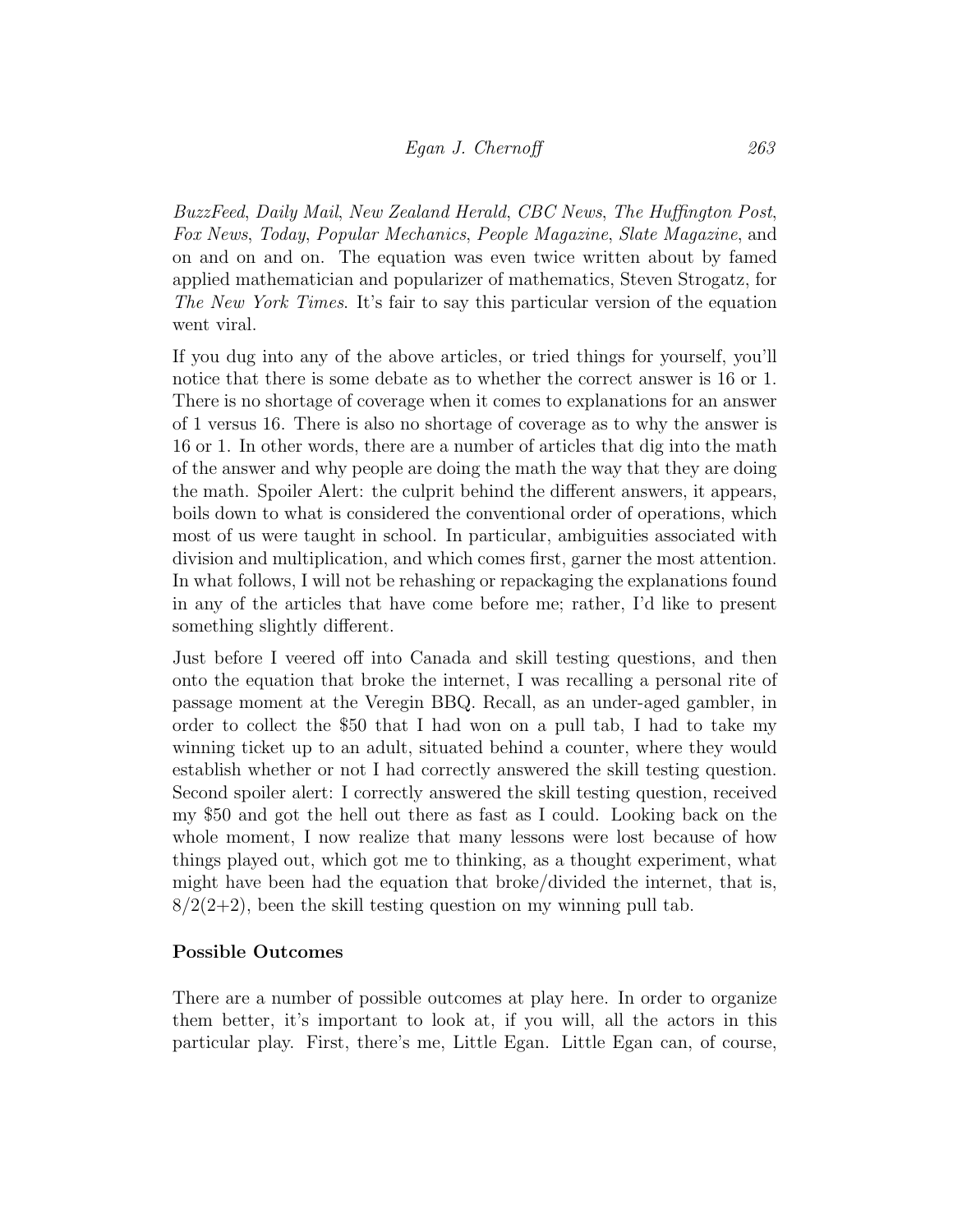get the skill testing question correct or incorrect. Next, there's what we'll call Egan's Support System (e.g., brother, cousins, etc.). In what follows, Egan's Support System can either agree or disagree, which, in different instances, means they get the skill testing question correct or incorrect. Lastly, there's, what we'll call, The Counter Person. This person is the adult at the BBQ who stands between me and my 50 bucks. Like Little Egan and Egan's Support System, the Counter Person is either correct or incorrect when it comes to the skill testing question. Considering the people involved, considering the possible outcomes, eight particular outcomes, organized according to getting or not getting the 50 bucks are now discussed.

#### The Happy Outcomes

There are two outcomes that I'll deem Happy Outcomes (HOs). In these outcomes, The Counter Person (TCP) thinks that I, Little Egan (LE), have answered the Skill Testing Question (STQ) correctly and hands me 50 bucks.

#### Happy Outcome 1

Happy Outcome 1 (HO1), where I correctly answer the STQ and TCP thinks I'm correct, I'll admit, is rather boring. Other than me sweating out the fact that I'm an underage gambler when I go to collect my earnings, there isn't really much going on. And, things aren't that much different if we add my support to the mix.

The above outcome, HO1, when Egan's Support System (ESS) is taken into consideration is, actually, two outcomes. In HO1, LE's correct, but ESS could think that I'm either correct (which we'll call HO1a) or incorrect (HO1b), but TCP thinks I'm correct. Either way, the key to these outcomes is that I'm getting my money. (I agreed, I could change my answer based on what ESS says to me before I head up to the counter, but that would add more cases to a rather large number of cases already and, as such, will be addressed only later.) Now, the most boring of all scenarios would be HO1a, where LE, ESS and TCP all agree on the correct answer. It is worth pointing out, here, as long as TCP agrees with LE, the support of ESS is a moot point. I would, of course, relish the opportunity to make jabs such as, "Great support everybody... you almost cost me 50 bucks. I told you my answer was correct." What emerges from HO1a and HO1b, then, is that the correctness of the STQ gets usurped by what the TCP thinks is the correct answer to the STQ.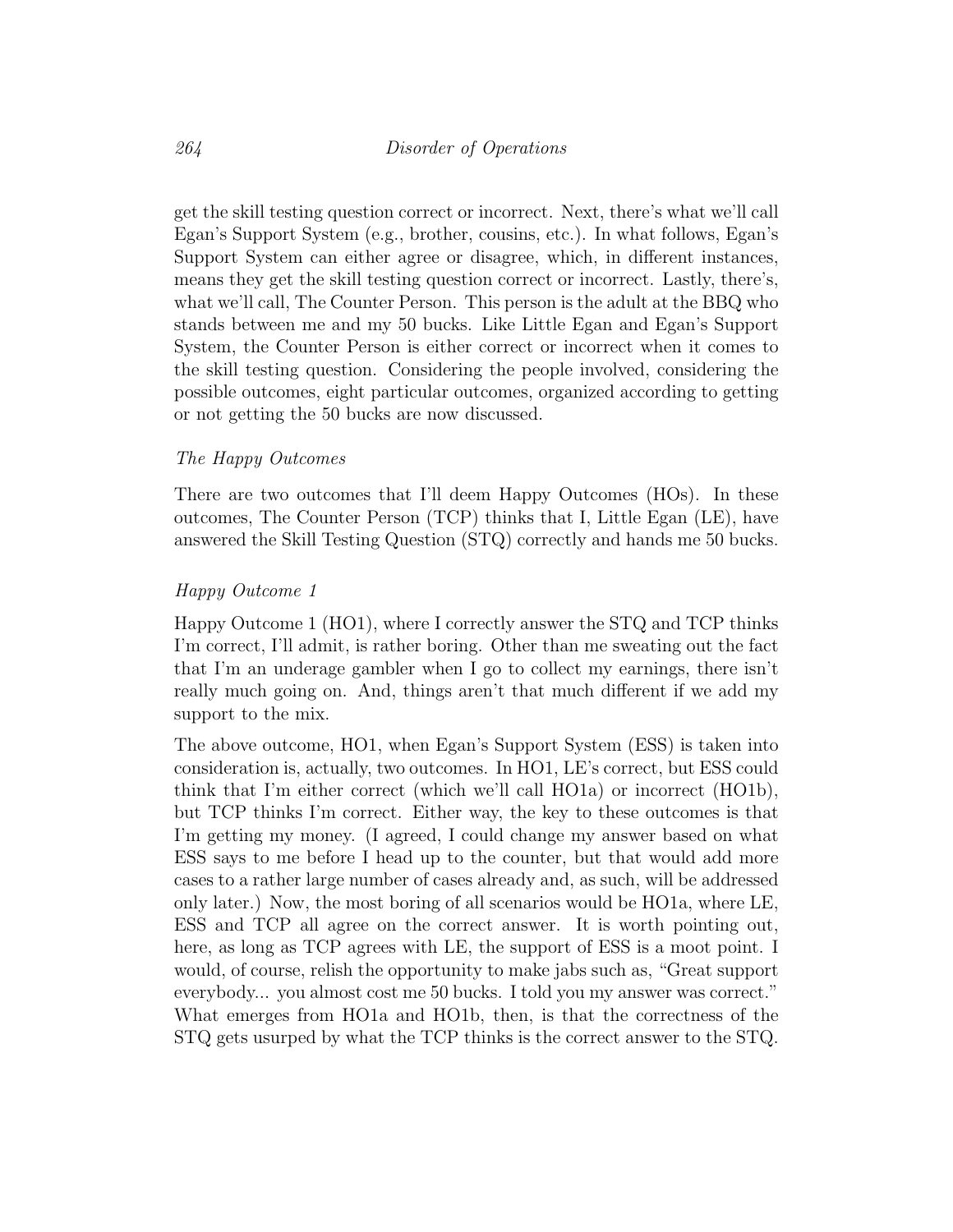In other words, from the perspective of claiming my prize, the correct answer to the STQ is less important than what TCP deems correct, whether that's correct or not.

In HO1 we've established that whether or not ESS is correct (denoted HO1a and HO1b) is rather a moot point. This notion of rendered mootness can be extended even further, to Happy Outcome 2 (HO2), where LE incorrectly answers the  $STQ$  but — big but here — TCP thinks I'm correct and I get my money. The fact that I got my money, I know, would cloud any wondering as to whether or not I truly answered the STQ correctly. Being told I was correct by the TCP would have, for me, stopped any further thinking about the correctness of my answer to the STQ. Being rewarded with \$50 at such a young age may have even cemented, for usage later in school, the manner in which I completed questions concerning the order of operations. "Excuse me, Mr. Brown [my grade 7 math teacher], you've marked this question wrong on my homework, but are you sure you're right?! Let me tell you about what happened in Veregin, SK this summer..." Alternatively stated, whether or not I correctly answered the STQ could also be considered a moot point based on the TCP. Similarly when taking ESS into consideration.

#### Happy Outcome 2

Let's analyze HO2 further. As with HO1, HO2 is also two different outcomes when considering ESS. In these outcomes, I'm incorrect, my support thinks I'm either correct (which we'll call HO2a) or incorrect (HO2b), and TCP thinks my answer is correct. For HO2, let's take, more closely, the STQ into consideration. For the sake of argument, I incorrectly conclude that  $8/2(2+2)$ is 1 for HO2. Having read all the articles on the Internet, this is definitely not out of the realm of possibility. Also, not out of the realm of possibility, a member or members of my support, the ESS, are also incorrect, that is, they think that my answer is correct. The key to HO2, no doubt, is that TCP deems my incorrect answer as correct; and, in doing so, whether or not LE and ESS are correct is immaterial. For example, should I answer the STQ with 1, my support agree with my answer of 1 and the TCP agree with my answer (HO2a), I would leave the BBQ, most likely, thinking that I had definitely answered the question correctly. And, I would have 50 dollars to support my correctness contention. The other outcome, HO2b, the case where I'm incorrect, my support thinks my incorrect answer is incorrect, but TCP thinks my incorrect answer is correct is where things start to get interesting.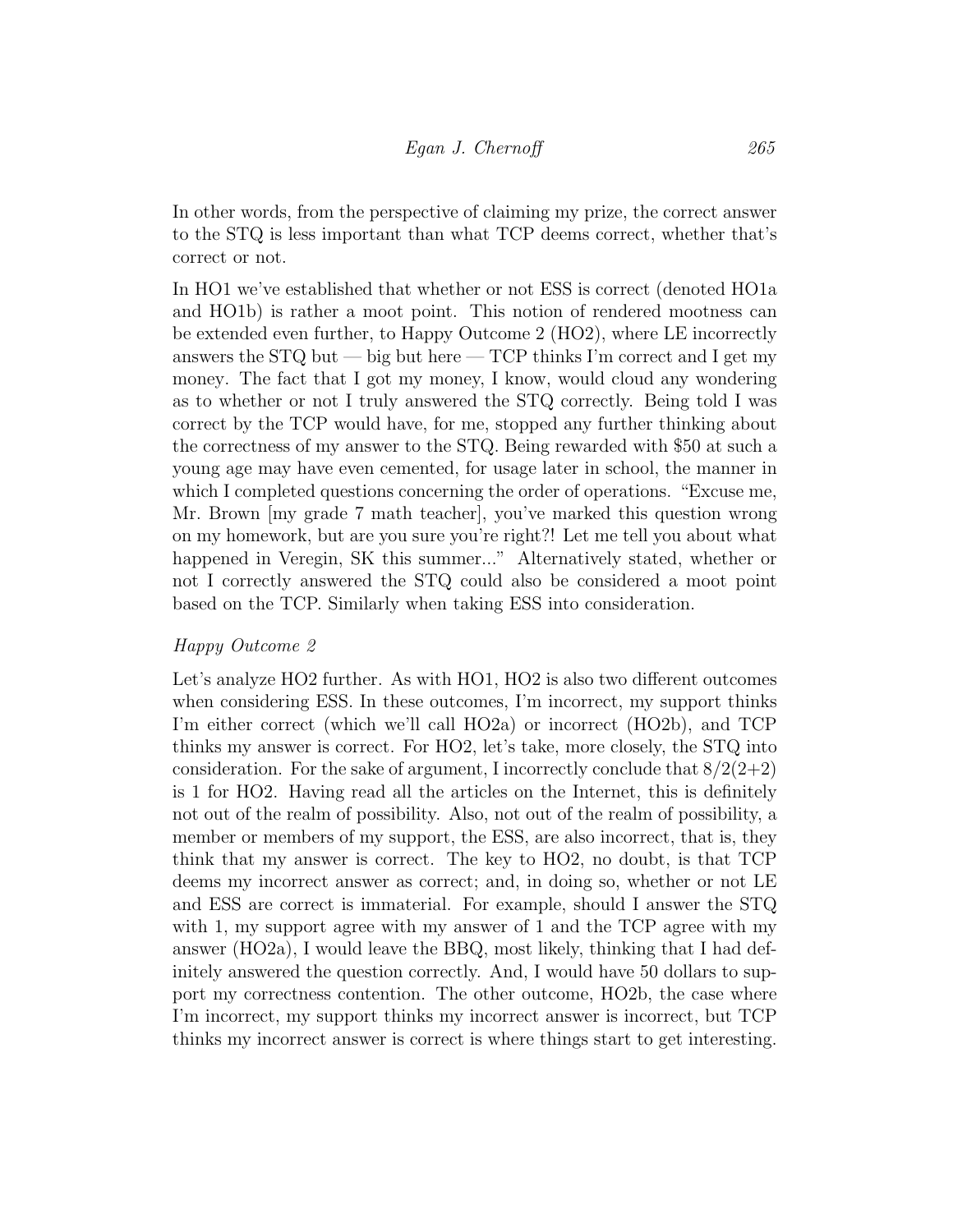"I could see how you get that answer, Egan, but the correct answer to the skill testing question is, actually, 16," I could hear (especially) one of my older, smarter cousins, part of the ESS, saying to me at the BBQ. Having heard them but not listening, truly listening to them, I would have headed to TCP with my incorrect answer, come back with my 50 bucks, and an I told you so smile on my face.

In these outcomes, the Happy Outcomes, whether I, my support, or I and my support are correct or incorrect in our answer to the skill testing question is somewhat irrelevant. What matters is whether or not the TCP, correct or not, thinks my answer is correct, that is, whether or not they have the same answer as my answer. Once the 50 bucks changes hands, which signals agreement on the correctness of the answer, whether correct or incorrect, everything is over. As we'll now see, the same can't be said in the next set of outcomes.

## Little Egan's Answer: A Quick Aside

I can say, with some confidence, that Little Egan's answer to the STQ would have been 16. To be clear, I'm not making this claim because "apparently" 16 is the right answer. Rather, I know myself quite well. When I was told something, especially in math class, I did what I was told. After all, doing what you were told to do was a key to success in math class back when I was a student.

When I was taught the order of operations, we learned the BEDMAS mnemonic. I thought nothing of ambiguities, I just put my head down and did the Brackets (B), which I would eventually learn meant to do the stuff inside the brackets. Then I'd tackle the Exponents (E) then Division and Multiplication (DM) then addition and subtraction (AS). Sure, there was some little caveat about "Left to Right" when division and multiplication or addition and subtraction came into play at the same time, but the caveat wasn't that hard to remember. No muss, no fuss, put your head down and crank out correct answers.

Little Egan then, when confronted with  $8/2(2+2)$  would have attended to the stuff inside the brackets, making  $8/2(4)$ , and, upon seeing both division and multiplication, started working from the Left, making 4(4), to Right 16. Simple really, remember what the teacher told me, repeat what they said to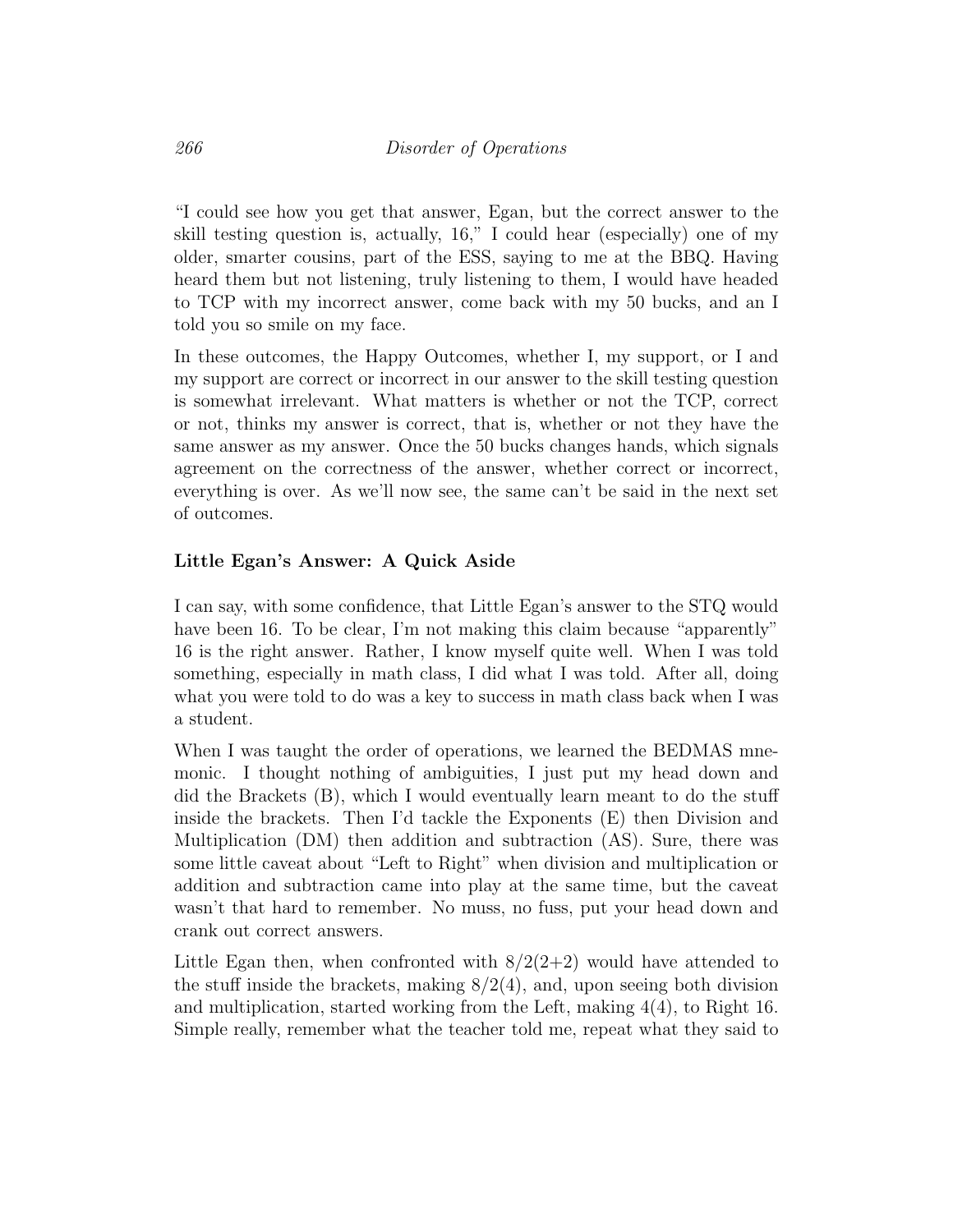the best of my ability, and, for the most part, get the right answer. On the off occasions that I did not get the right answer, the culprit, of course, was my fault and stemmed from my deviations from what I was supposed to have done, what I was told to do, in order to get to the right answer or a slip in my calculation.

I'm not trying to toot my own horn here, but, as I've attempted to establish, there was more of a chance that I would get the answer to the STQ correct, that is, 16, than I got it wrong with an answer of 1. Had I gotten the STQ incorrect, a total possibility, there would be some upside in all of the Unhappy Outcomes. In other words, for me, not all Unhappy Outcomes are created equal. I would be resigned to certain outcomes, on the one hand; and, on the other hand, certain outcomes would have driven me mad. Simply put, certain outcomes would sit better with me today, had they played out, compared to others, had I got the STQ wrong.

With that Little Egan tidbit out of the way, let's now address the Unhappy Outcomes that might have happened had the equation that broke/divided the internet been the skill testing question on my winning BBQ pull tab.

## The Unhappy Outcomes

Like the Happy Outcomes, there are two different Unhappy Outcomes (UOs), which, when you take ESS into consideration, turns into four Unhappy Outcomes. The absolute key to these Unhappy Outcomes is that The Counter Person, which we've been calling TCP, thinks that I'm incorrect with my answer to the Skill Testing Question (STQ). To be absolutely clear, the TCP thinking I'm incorrect does not necessarily mean that the TCP is correct with their answer to the STQ, which is a point that will be picked up throughout what follows.

#### Unhappy Outcome 1: The Rockwellian Reality

Unhappy Outcome 1, which I'll denote UO1, is where I'm incorrect and TCP thinks that I'm incorrect. Alas, I do not get the \$50 that I never had. Sure, I would be crestfallen about not getting the money. What I would come away with, as a lesson, in UO1 is that I needed to know my mathematics a bit better; and, all the things that all the people in my life — my parents, my teachers, my coaches — were telling me about mathematics was true. Little Egan was so naïve.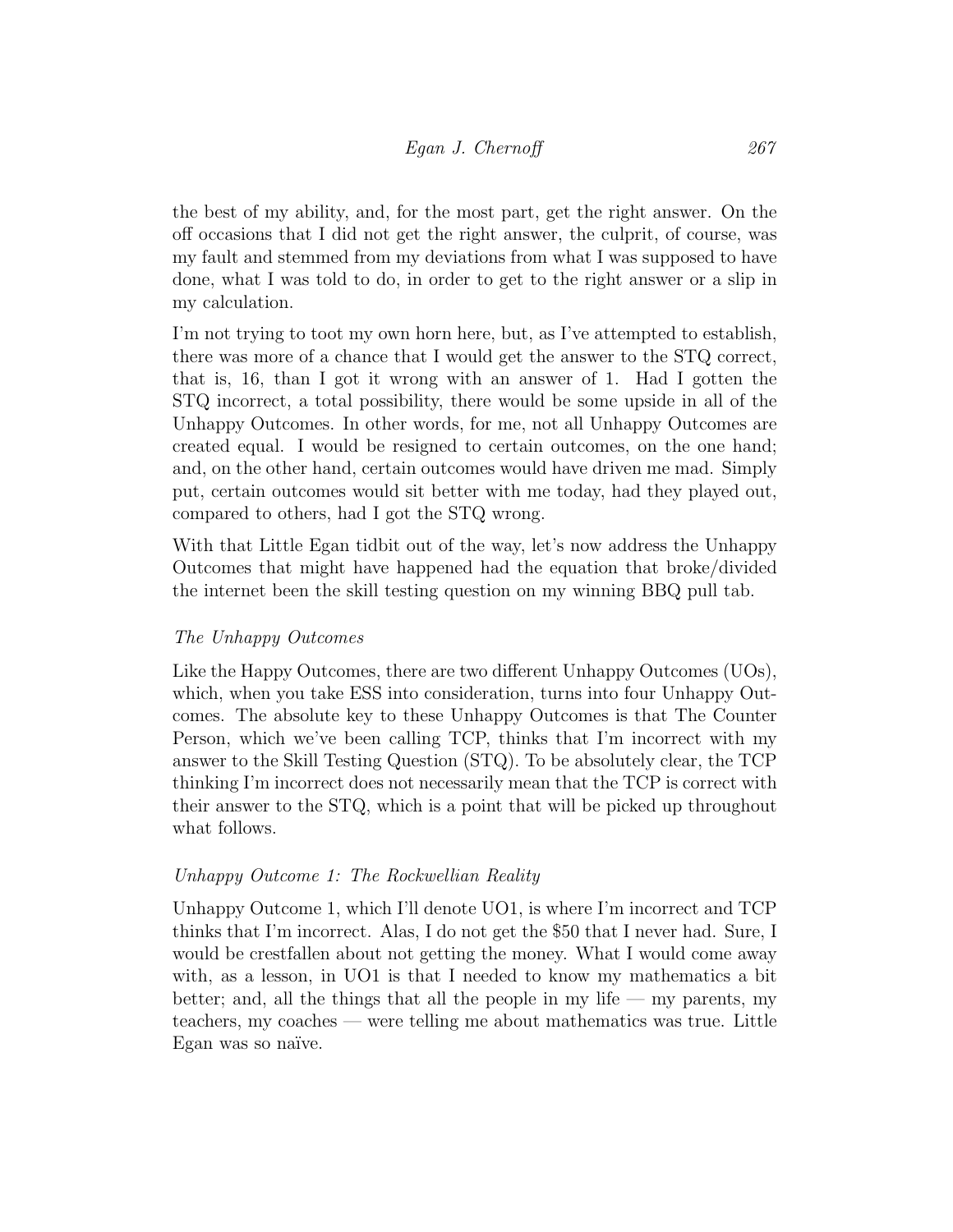Maybe it's the way I've presented UO1 thus far, but we can't assume that me being incorrect and TCP thinking that I'm incorrect means that I had the incorrect answer of 1 and the TCP correctly thought the answer was 16. As I've alluded to above, this UO1 scenario that I present would have probably sat best with me had I, at this moment, been reflecting on my not getting 50 bucks.

Little Egan, learning his mathematics, is allowed to be incorrect, especially on an equation that broke/divided the internet. The TCP, an adult, an adult behind a cash box employed at a public function involving drinking and pull tabs, the authority figure, the person assessing my answer to the STQ of course would have the correct answer. And, of course, they would inform me that I'm incorrect, I would accept (for various reasons) that I'm incorrect and rightfully walk away without my money. "What can you do," I would say to myself, I was wrong. Based on this description of all the assumptions found in UO1, this particular outcome will be denoted the (Norman) Rockwellian Reality version of UO1, which I'll denote UO1RR. I'm not sure what it says about me, I'll have to think more on that, but UO1RR doesn't really make me that angry, just unhappy that I didn't cash in. With that said, other versions of UO1 would make me furious.

Up until now, as I've presented, ESS has really been a moot point. After all, I received the money in all the Happy Outcomes. As a result, there would really be no reason for me or my support to argue with TCP other than to make some bizarre point, but that's not really me or my support's style. The ESS is also moot when it comes to, what I'll call, UO1a, which is where I'm incorrect on the STQ, my support thinks that I'm correct, that is, they too are incorrect, but TCP thought that I was incorrect. Having my support agree with me on my incorrect answer, only to be told that we're all incorrect, isn't really a rally the troops type of moment. And, to be clear, my support, in UO1a, that is, young cousins, would also fall prey to many of the same Rockwellian assumptions about adults, authority, etc. that existed at the time. If, as a group, we were told that we were incorrect, then, by and large, we would have taken our lumps, and, at the very least, I wouldn't have to have worried about everybody asking to borrow a few bucks during the remainder of the visit.

I also would have been ok with what would have played out in a slightly different version of UO1. In what I'll call UO1b, I'm incorrect with, for the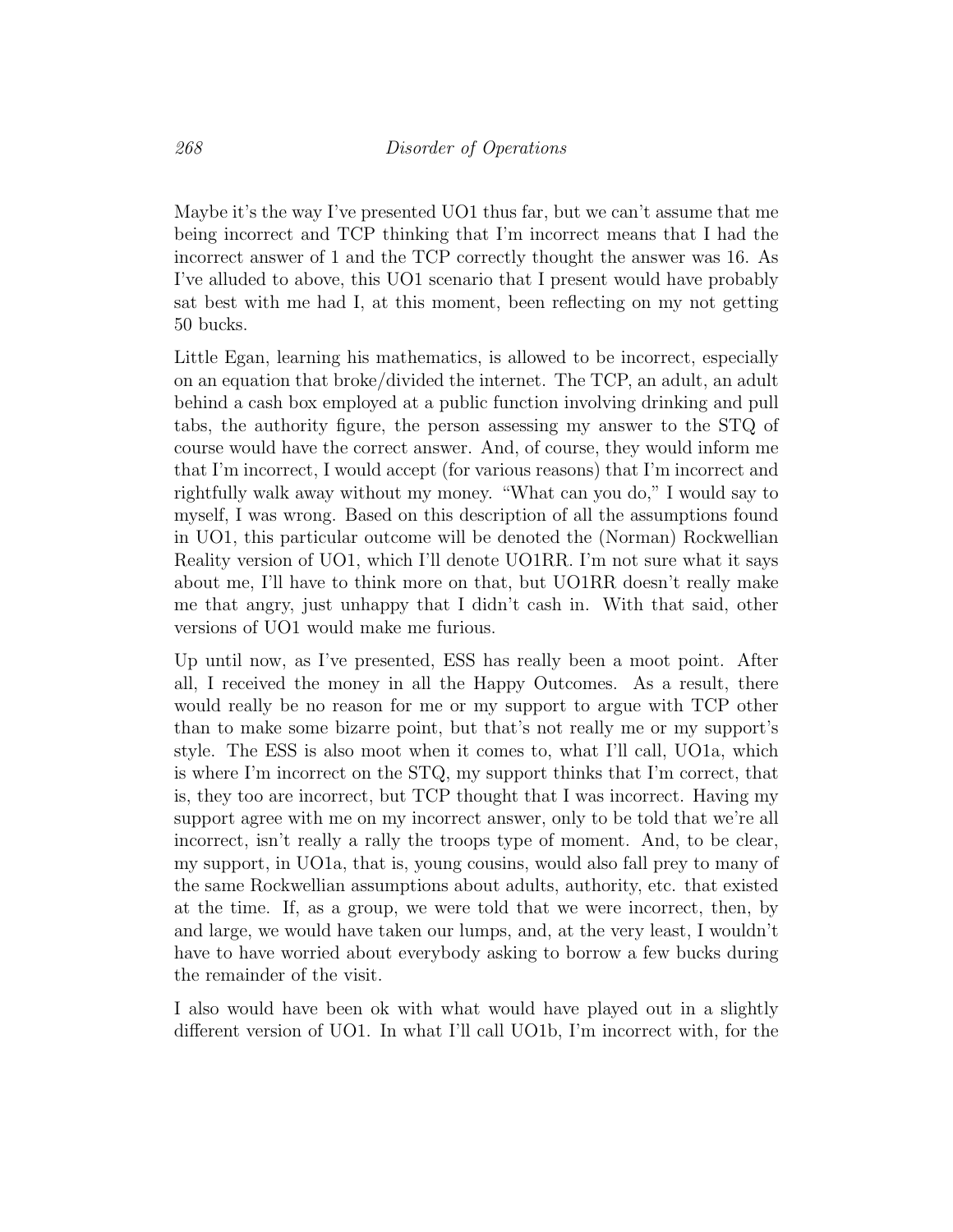sake of argument, an answer of 1; my support thinks that I'm incorrect, that is, they think the answer is 16; and, TCP thinks that I'm incorrect because they think the answer is the correct answer of 16. I guess I would not have been ok with not getting 50 bucks, but the reason I was incorrect, that is, not listening to my cousins who told me that I was incorrect with my answer, is a reason that I could live. With the vacation soon to be over anyways, I wouldn't have to see or hear from them — except for a Christmas phone  $\text{call}$  — until the next year. Out of sight out of mind, I guess. I should point out, though, had UO1a or UO1b contained an answer other than 1 or 16 to the STQ, then the group could have, potentially, created quite a bit or an uproar.

#### Unhappy Outcome 1: An Alternate Reality

As you've read, I've been a bit reserved in my response to not getting 50 bucks in UO1a and UO1b in the Rockwellian Reality because, honestly, I can really see those outcomes playing out in my head. I get an answer of 1, but my cousins and the TCP think the answer is 16, which results in not only no money but also comments like, "I can see that" (if ESS agreed with me) or "I told you so" (if ESS disagreed with me). Follow-up conversations would include comments like, "Don't feel bad, Egan, that was a pretty tricky skill testing question, in our opinion," and, "You're not supposed to be gambling anyways." Let's now ramp up the rage factor by looking at what happens when we add a wildly unexpected and wrong answer from the TCP for UO1a and UO1b.

Moving away from UO1RR in this new, alternate reality, we introduce a wildly unexpected and wrong answer from the TCP and call this new Unhappy Outcome, UO1AR, for Alternate Reality. Here's the new situation: I'm incorrect with an answer of 1; my cousins are waffling between answers of 1 and 16; and, lastly, TCP thinks that I'm incorrect because... the correct answer to the STQ is 6. Now, before you start getting angry with and for me, 6 might not be that wildly off. Hold that thought.

As is discussed in countless articles, an answer of 1, especially in the United States of America, stems from the use of mnemonic, Please Excuse My Dear Aunt Sally or PEMDAS. Individuals take  $8/2(2+2)$  and conduct the work in brackets to become  $8/2(4)$  at which point the keep following PEMDAS, that is, they do multiplication before division (MD) as in the mnemonic,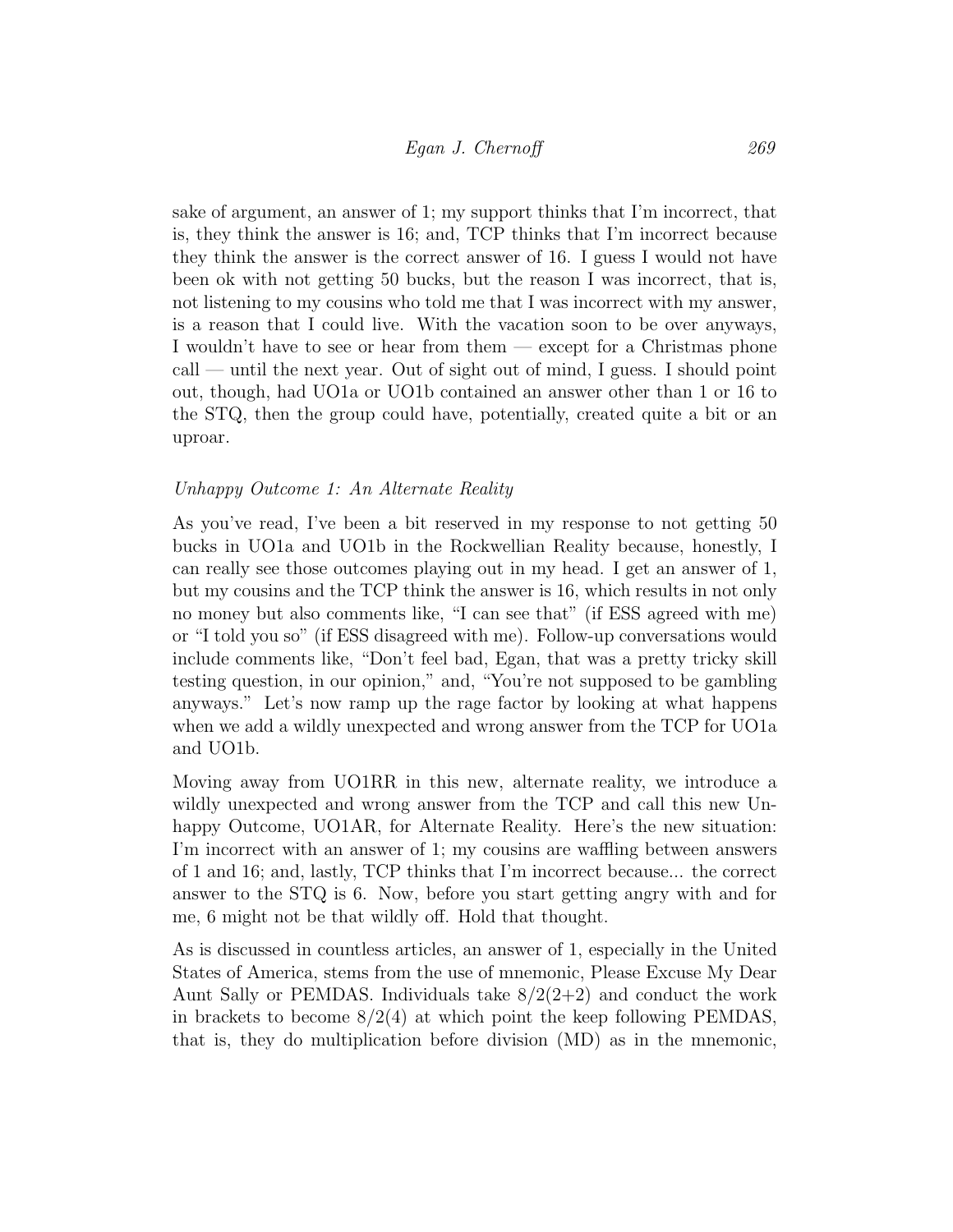for  $8/(8)$  to get their answer 1. With this approach and this explanation, maybe I get some of my support on my side, but other members of ESS are still skeptical. Wanting to get all of ESS on my side before I head to TCP, I decide to try and convince those that are still pushing for an answer of 16 with an alternative explanation.

Immediately out of his depth, Little Egan begins looking for an alternative explanation. Scrambling, and forever unsure what the "brackets" for the B truly meant, he begins his attempt to convince others of the incorrect answer of 1. "Brackets has another meaning," I hear Little Egan begin. At this point I dig into some version about how the B in brackets means to complete the brackets portion of the question. So, I show my cousins that  $8/2(2+2)$ becomes  $8/(2x^2+2x^2)$  which then becomes  $8/(4+4)$  which is  $8/(8)=1$ . At this point, good news, my distribution alternative has convinced any hold outs that the answer is not 16, it's 1. At this point, with all ESS behind me, I head to TCP only to come back empty handed.

"Where's your money?" To which I respond, "They didn't give it to me. They said my answer was wrong." At this point, just as certain members of my support, those that "knew the answer was 16," are about to pounce on me (I can just see it in their eyes), I continue, "They said the correct answer is 6." Still a little dumbfounded, I proceed to explain what the TCP took time out of their busy schedule to show me what they thought was the correct answer. Let's now let go of that thought you were holding.

Utilizing the very same approach that I used to convince the rest of the crew that the answer was not 16 but 1, I show my support how  $8/2(2+2)$  becomes  $8/2x^2+2x^2$ , just as I had done, but which then becomes  $8/4+4$ , and then 2+4 for an answer of 6. "I guess I was correct about the distribution angle but how could I have not done multiplication or division before addition or subtraction," I hear myself thinking. And, although I wouldn't know what the term meant at the time, "Hoist by my own petard, I guess." At this point, my head would be spinning. "I knew that I didn't know enough about distribution, and I guess I still don't really know what the B in Brackets really means, which means I better pay more attention in math class next year." In this alternate reality, and the actual BBQ for that matter, at times like these, there was nowhere to turn. At best, you could hope to run into an adult that was extremely adept at explaining mathematics and hope they had a pen or a pencil, a napkin or something to write on, and some free time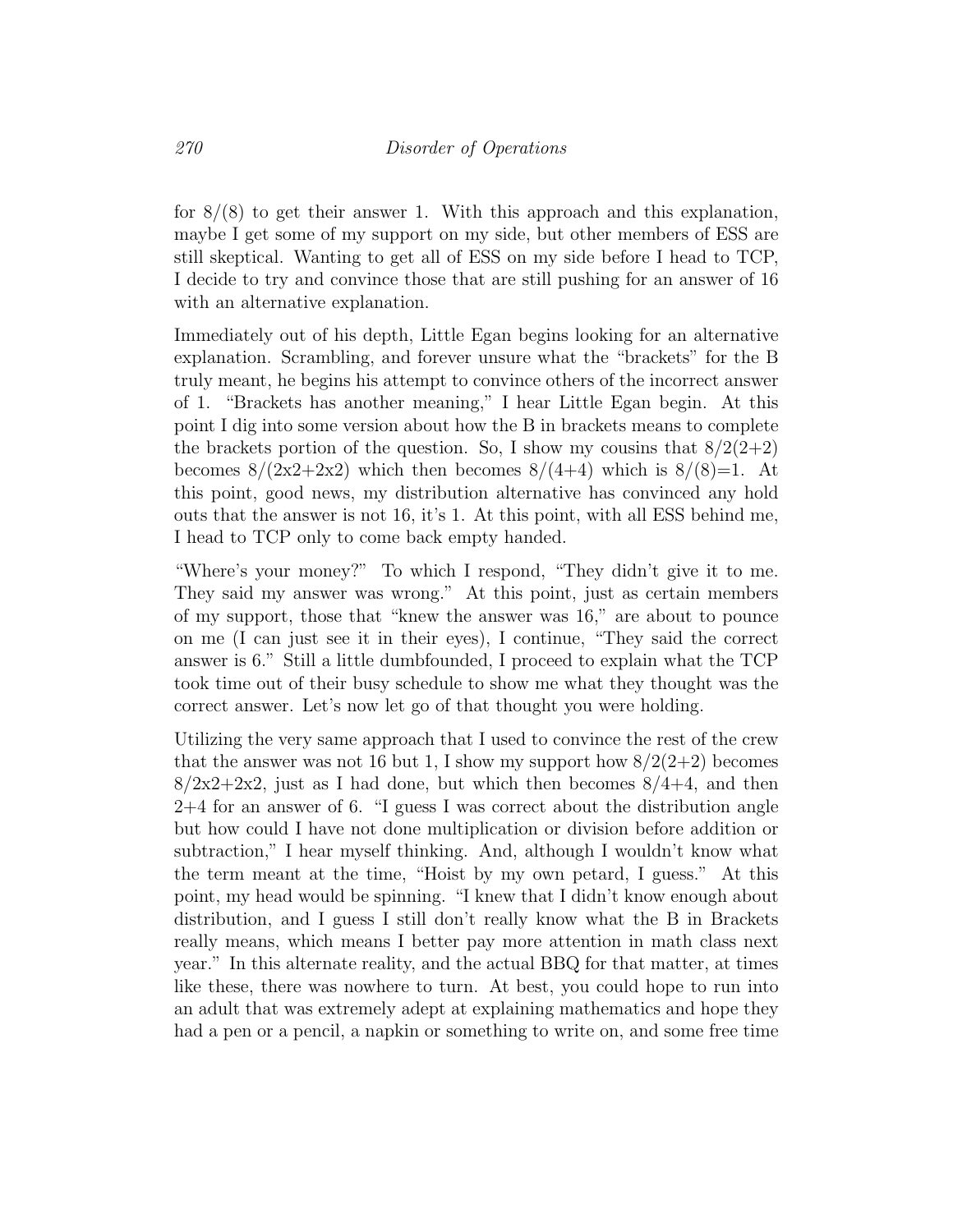that they were willing to give up. There was no external fact checker, such as the Internet just sitting in your pocket. I would just have to wait until the new school year when I could ask the teacher about what just happened. On that note, back then, things just happened, said things either went your way or they did not, and you either picked things up later or just moved on. Simpler times, I guess.

UO1AR would have been like a roller coaster. The high-high of coming up with an alternative explanation to getting an answer of 1 that involved distribution and, even better, convincing those that formerly had the answer of 16. All the way to the low-low of TCP using what I just stumbled upon to tell me that I was, in fact, incorrect in my answer for the STQ. As I alluded to earlier, UO1RR did not really result in too much anger on my end. Like I said, I was incorrect. Having examined an alternate reality, I now see that didn't really matter whether or not ESS and TCP thought, correctly, the answer was 16. Case in point, even though TCP had a different incorrect answer to the STQ, an answer of 6, any investigation that I would have later conducted would have shown that the answer I had, an answer of 1, was also incorrect.

Sure, I could have been mad that TCP didn't have the right answer, I guess, but it's not like I had the right answer anyways. That is not to say that two wrongs make a right; rather, me being one of the two wrong answers means that, in the end, it didn't matter what the TCP thought of my answer; it was wrong. In line with this reasoning, then, it could be argued, in these particular outcomes, TCP is the one deemed moot. On the other hand, had the TCP had a wildly incorrect answer to the STQ, like he did with 6, but I had gotten the correct answer of 16, this is where I would have been furious, which brings me to the second of the Unhappy Outcomes.

## Unhappy Outcome 2

These last two scenarios are the ones that would have made me the most angry of all the scenarios, for sure. I can actually feel the anger rising in me as I begin to type out these outcomes. I guess I should keep in mind, these scenarios never took place. The key issue isn't even really about not getting the money. The simple fact is that in these last two scenarios, I was correct. Period.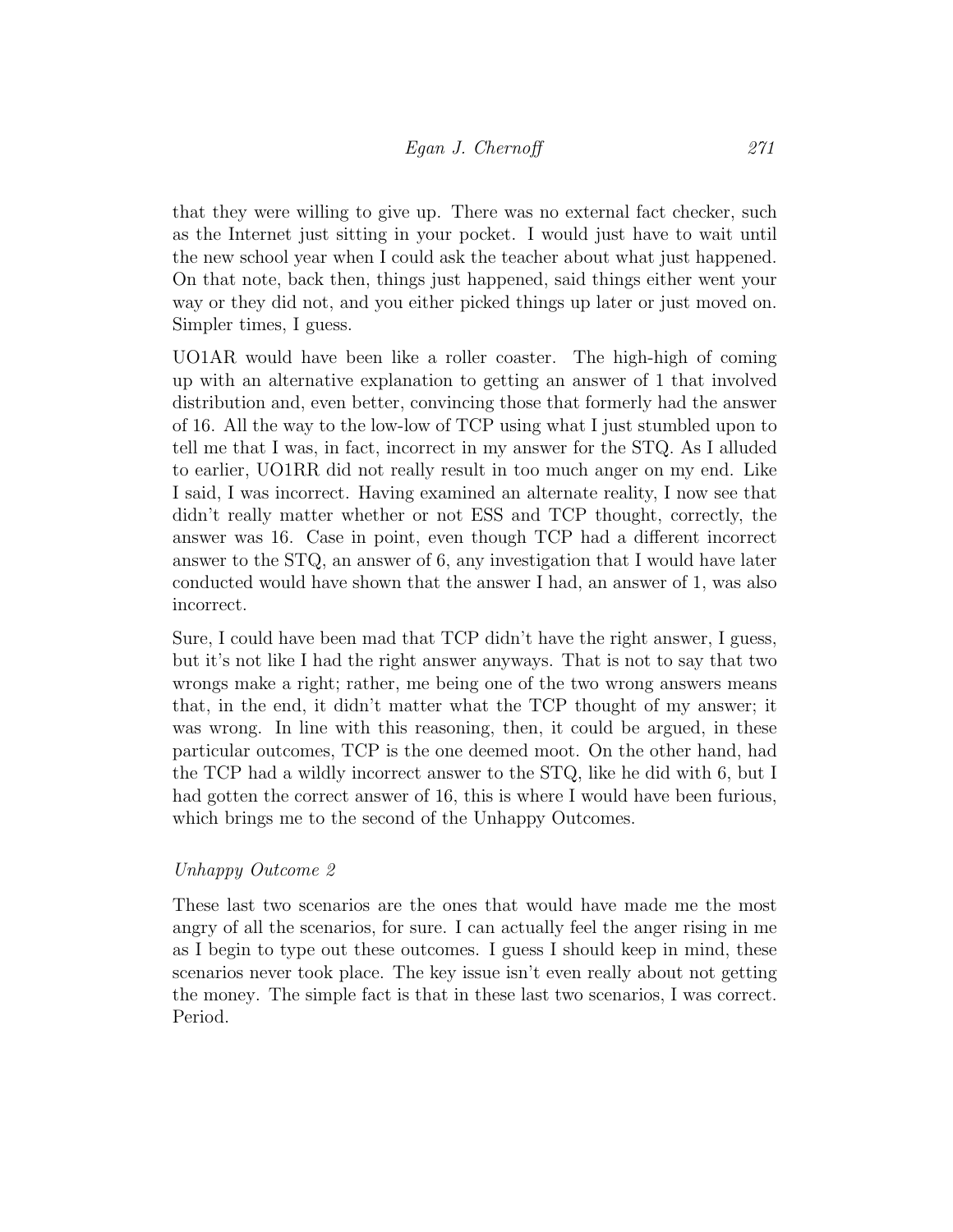A quick note just so we remember, Unhappy Outcome 2 (UO2) is where I'm correct, but The Counter Person thinks I'm incorrect, which means no money, even though I was correct. I would like to think, in this scenario, that I would have asked for an explanation as to why I was incorrect. The idea, though, of Little Egan asking TCP to, essentially, "Show me your work," is probably a bridge too far. Given the scene: underage gambler, long lineup, adult authority behind a counter, I probably would have just accepted that I was wrong and turned around and walked away. I don't even want to get into the notion that TCP could have acted nefariously. For example, they could have just said I was wrong in order to collect the money for themselves. I mean, sure, that's a total possibility, but I'll leave that whole blood boiling outcome for a moment. After all, I had support. Like in all previous outcomes, UO2 can be parsed: I get the right answer of 16, but my support could think I'm correct or incorrect, which I'll respectively denote as UO2a and UO2b.

Considering the scene of me coming back to ESS after dealing with TCP in UO2a. "Where's your money?" Little Egan responds, "They didn't give it to me. They said my answer was wrong." Similar to past outcomes, yes, but, this time, ESS is correct and, as such, they think that I'm correct and maybe, just maybe, it's time to get one of our adults involved! Sounds like a great idea. And, for the sake of argument, let's say we're brave enough to try and get one of the adults involved. Sure, the adult initially thinks the answer is 1, which is also what TCP thought, for this scenario, but my support and I take a minute to explain that when you get from  $8/2(2+2)$  to  $8/2(4)$  that the next step is to conduct multiplication and division from "Left to Right." After some quick convincing that, yes, I do remember exactly what my teacher told me, the adult, ESS, and I all make our way back to the counter

I should mention, as the rally-the-troops-we-have-an-adult-now scenario gets considered, the whole scenario is predicated on whether or not I had either the presence of mind or the ability to keep the ticket for our adult to see after my encounter with TCP. I suspect this not to be the case. I hope I would have tried to keep the ticket after being told I got the STQ wrong. I could have cooked up something like, "Well, I'd like to keep it as a reminder of my poor math skills to show my math teacher come the fall." Again, though, that lineup behind me being so long, and everybody wondering what I was doing in the lineup to begin with, would have definitely influenced my actions, my presence of mind to keep the ticket. In that moment, I probably would have turned around and walked away.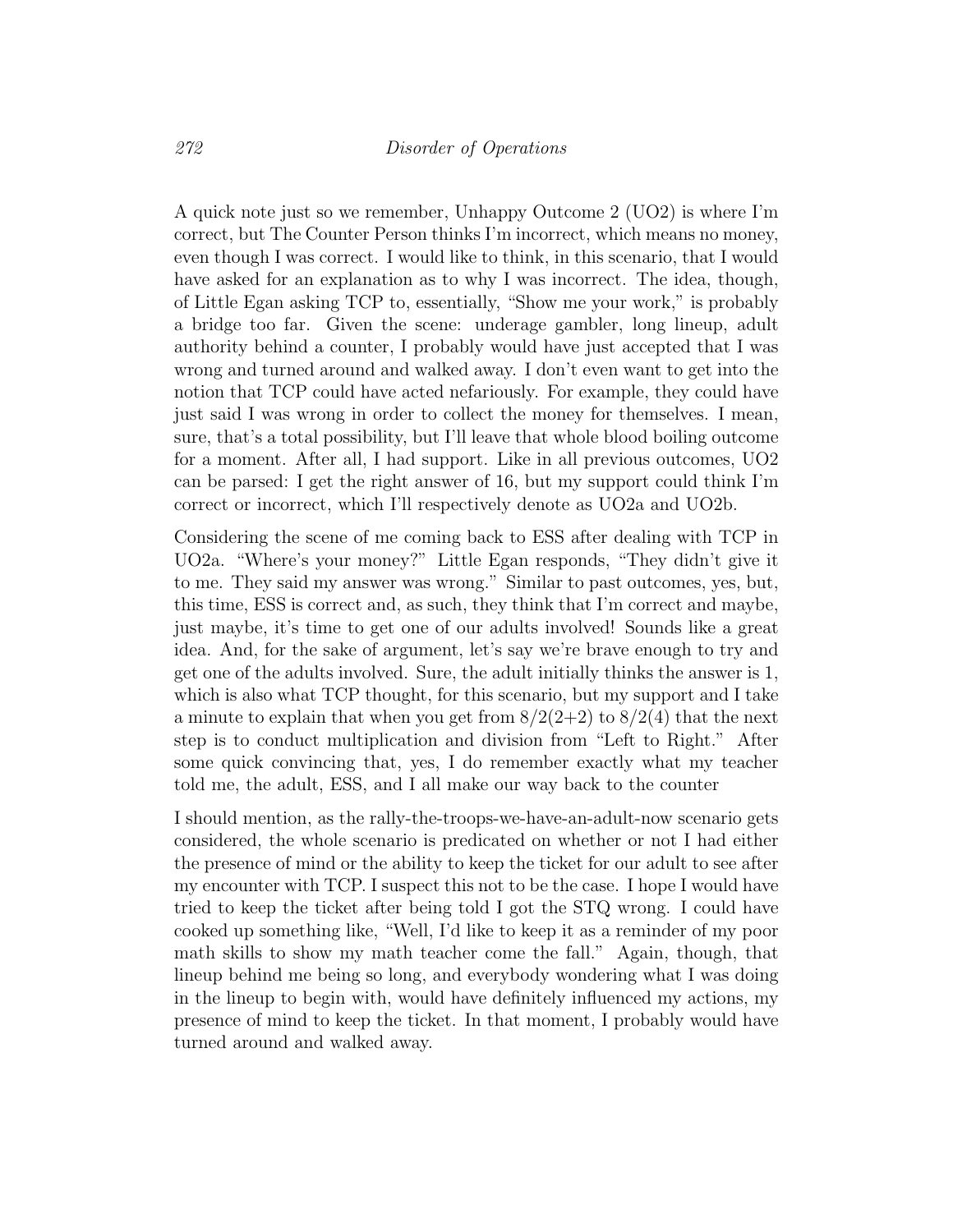What UO2a truly reveals, which, yes, does apply to all past cases as well, TCP was the final arbiter and, thus, had total dominion over whether or not I got my money. Cook up any outcome you want, in the end, it was my word versus TCP, which brings us to the final case to be examined.

I don't want to say that all the different scenarios have been leading up to this last outcome, but, if you read between the lines, how things have been organized, this last outcome is last for a reason. Unhappy Outcome 2b is where I get the answer correct, my support thinks that I'm incorrect, and TCP also thinks that I'm incorrect. Hell, let's make matters even worse. Let's assume that I know, with 100% confidence, that I'm correct. Let's also assume that this scenario is not playing out in real time, it's already happened once before and I'm just replaying the outcomes out in my head while, I don't know, day dreaming. In other words, I know the outcome, I know that I was correct and everybody else was incorrect, and there's nothing I can do to change the outcome of the outcome. It's probably best to picture me, throughout my recollection of this scenario, as dead inside while I recount what happened.

"I'm sorry, Son, but you didn't answer the skill testing correctly. And I'm gonna have to keep this winning pull tab as an official record of what took place here." As I walk back from TCP over to my support, they ask me, "What happened?" I proceed to tell them that TCP told me that my answer to the STQ was incorrect. At this point, still dead inside, I have a bunch of my support members who start in with the, "I told you that the answer wasn't 16, Egan." Without changing the expression on my face (remember: dead inside) I just nod in recognition of what they're saying and the passion with which they're saying it. Even comments made to make me react — for example, "I'll be honest, I know you won the money, technically, but if you can't even get the correct answer to the stupid skill testing question, then you don't really deserve the cash" — bounce off of me with no reaction.

As I recount this horrible outcome, I even consider another scenario where TCP told me I was wrong but had a wildly incorrect answer. I imagine walking up to the counter, the number 16 proudly written in the answer box to the skill testing question, only to have TCP pull out a calculator, push a few buttons and then show me the calculator screen where the number 2 or 10 or some decimal is staring me in my face. Say I even muster the courage to show TCP both correct and also incorrect ways to get the a correct answer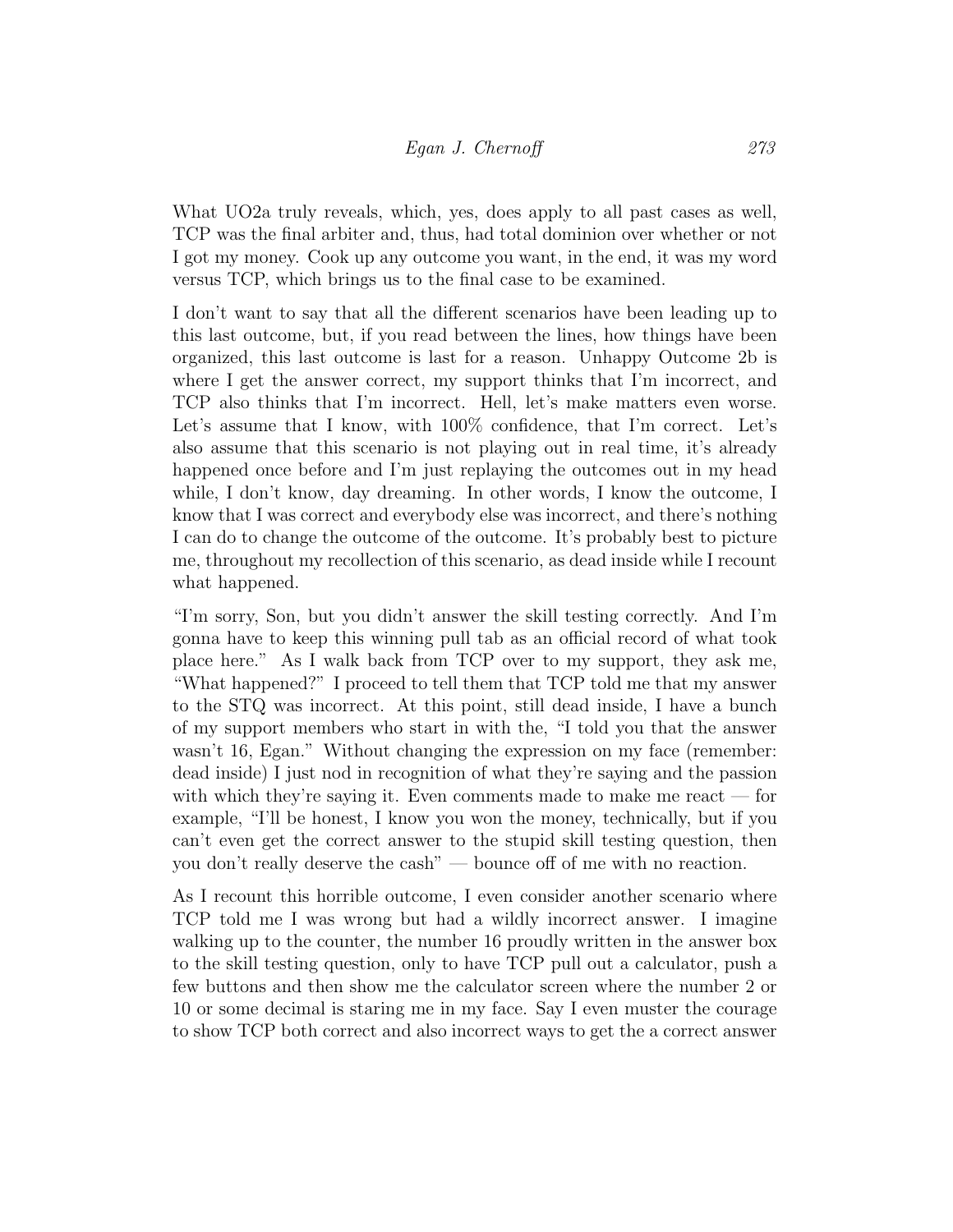— for example,  $8/2(2+2)=8/2(4)=4(4)=16$  or  $8/2(2+2)=4(2+2)=4(4)=16$ or  $8/2(2+2)=4(2+2)=(4x2+4x2)=(8+8)=16$  — only to be told, "Sorry son, I don't know how to tell you this any other way, your answer to the skill testing question is incorrect." There's nothing, really, I could have done at that point. As I stated in response to UO2a, and is now seen in UO2b, no matter whether TCP was living in a Rockwellian or Alternate Reality, TCP was the final arbiter, and, as such, had total dominion over whether or not I got my money. From this perspective, not only are I and my support rendered moot but, also, the Skill Testing Question can be considered irrelevant.

#### Facing the Final Arbiter

The equation that broke/divided the internet revealed, for many, a state of confusion or, what I'll call, disorder of operations. And, yes, there have been recent investigations into disorder of operations in the field of mathematics education (e.g.,  $[4, 2, 3]$  $[4, 2, 3]$  $[4, 2, 3]$  $[4, 2, 3]$  $[4, 2, 3]$ . In the wild, though, little heed is paid to anything other than the correct answer. And therein lies the rub: the very reason that  $8/2(2+2)$  divided the internet is the very reason that  $8/2(2+2)$  broke the internet. In line with this reasoning, disorder of operations could be considered the teaching and learning of mathematics version of, for example, gun control, abortion, prostitution, gambling, death penalty, animal rights, welfare, and on and on (see, for example,  $[1]$ ). Adding fuel to the fire, those on both sides of the debate, that is, those who answer 1 and those who answer 16, both think they're correct.

The equation that broke/divided the internet came along at a perfect time, in my opinion. In a world rapidly embracing post-truth politics,  $8/2(2+2)$ gave people the opportunity to hone their skills in a different arena. Any quick visit to Twitter or any other social media platform (e.g., Facebook, Reddit and others), where conversation around  $8/2(2+2)$  is preserved, reveals many of the issues that are making various publication venues (e.g., Popular Science) turn off the comments section. We're well past the days of US President George Bush promoting his gut instincts to his country, only to have the Stephen Colbert character stare into a camera and define the word "truthiness" (the quality of seeming or being felt to be true, even if not necessarily true). Smash cut to present today — with Australia burnt, the COVID-19 pandemic causing an unprecedented financial and social disruption, stickers disparaging the Canadian Prime Minister prominently displayed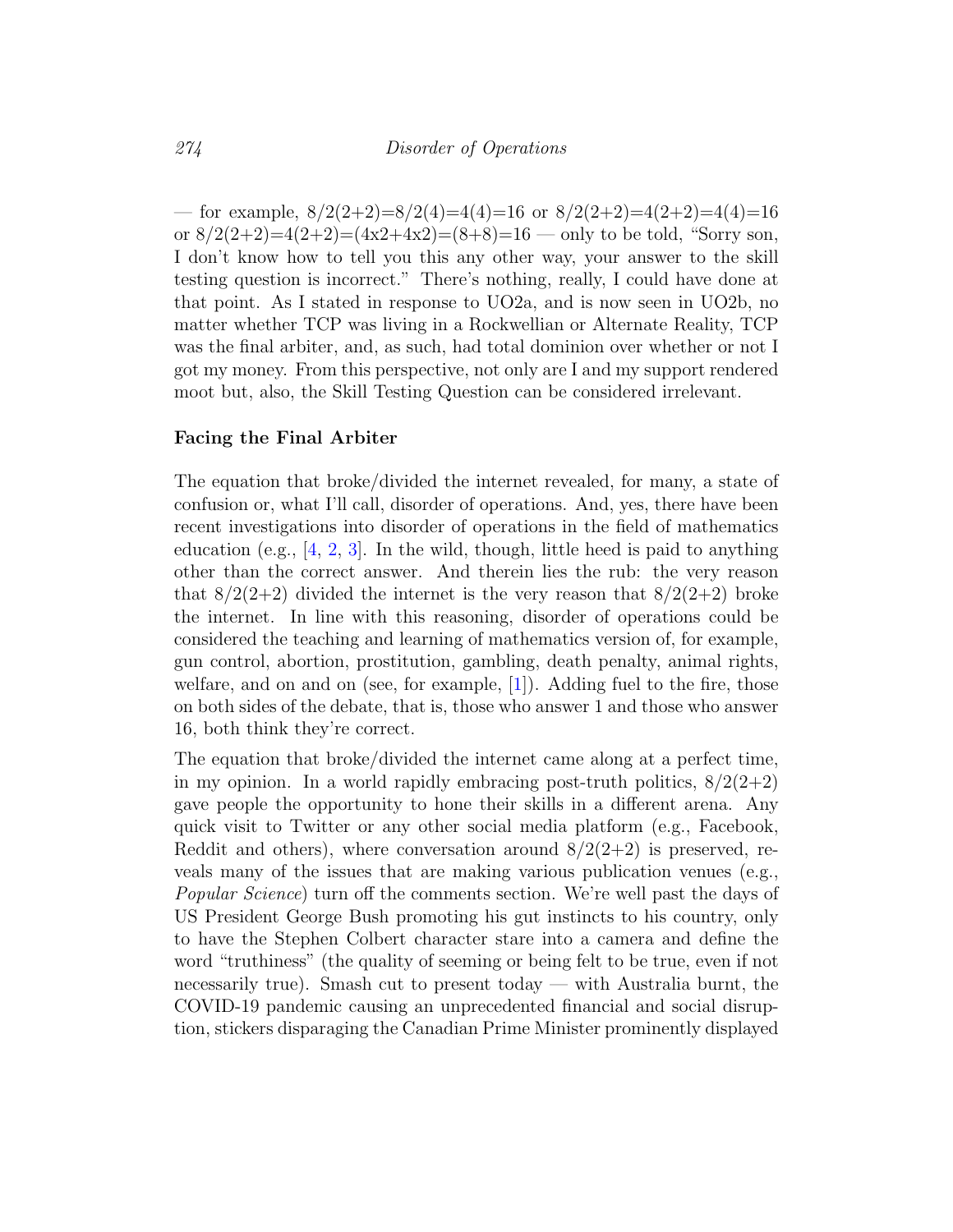on the backs of pickup trucks in the prairie provinces, statues being ripped down, race relations issues, and truthiness running rampant — people may start harkening back to simpler times.

I'll admit, it was simpler times back when I first won \$50 playing pull tabs. It's important to keep in mind, though, whether or not I collected my winnings was based, simply, on whether or not The Counter Person thought my answer to the government-mandated skill testing question was correct or not. Worthy of note, it did not matter whether The Counter Person had a normal incorrect answer of 1 or a wildly incorrect answer of 6 or 2 or 10 or some decimal answer. All that mattered was what they thought (or were told) was the correct answer to the skill test question. In my scenarios then, Happy or Unhappy, Rockwellian or Alternative, the correct answer, then, lies in the eye of the beholder. We would like to think that my scenarios would not play out in the same manner in today's world. With all of us walking around with little super computers in our pocket, there are so many options to consider. I could have searched, "Correct answer to skill testing question on pull tab" in Google or used the phone's built in calculator. There was no real-time crunch associated with collecting my winnings, which meant I could have outsourced the correct answer on various social media platforms and waited for the correct answer to just come to me. When that failed, I could have even DM'd (direct messaged, that is) Strogatz on Twitter just to make sure. The thing is, no matter how powerful the little supercomputer in our pocket, all the searching, all the Tweeting and what... I get an answer of 16 and we're back to square one.

The main issue in the scenario I encountered as Little Egan, and in all the scenarios I played out as Big Egan, is one and the same: a young person doing something they're not supposed to be doing; looking to get rewarded, financially, for their actions; having to interact with an adult person that, hopefully, has no nefarious intentions; and, establishing whether or not they answered a math question correctly. Look, I didn't really learn a lesson that day because I got my 50 bucks. Had I been incorrect, I would have definitely learned a lesson but not an order of operations lesson. Rather, I would have learned about a lesson about taking someone at their word, my word versus theirs, a Hobbesian lesson. No matter the outcomes presented, I would have come to realize that, in that instance, The Counter Person had total dominion over an outcome of which I had an extreme vested interest, and the math didn't really matter. Should you disagree, I have \$50 that says otherwise.